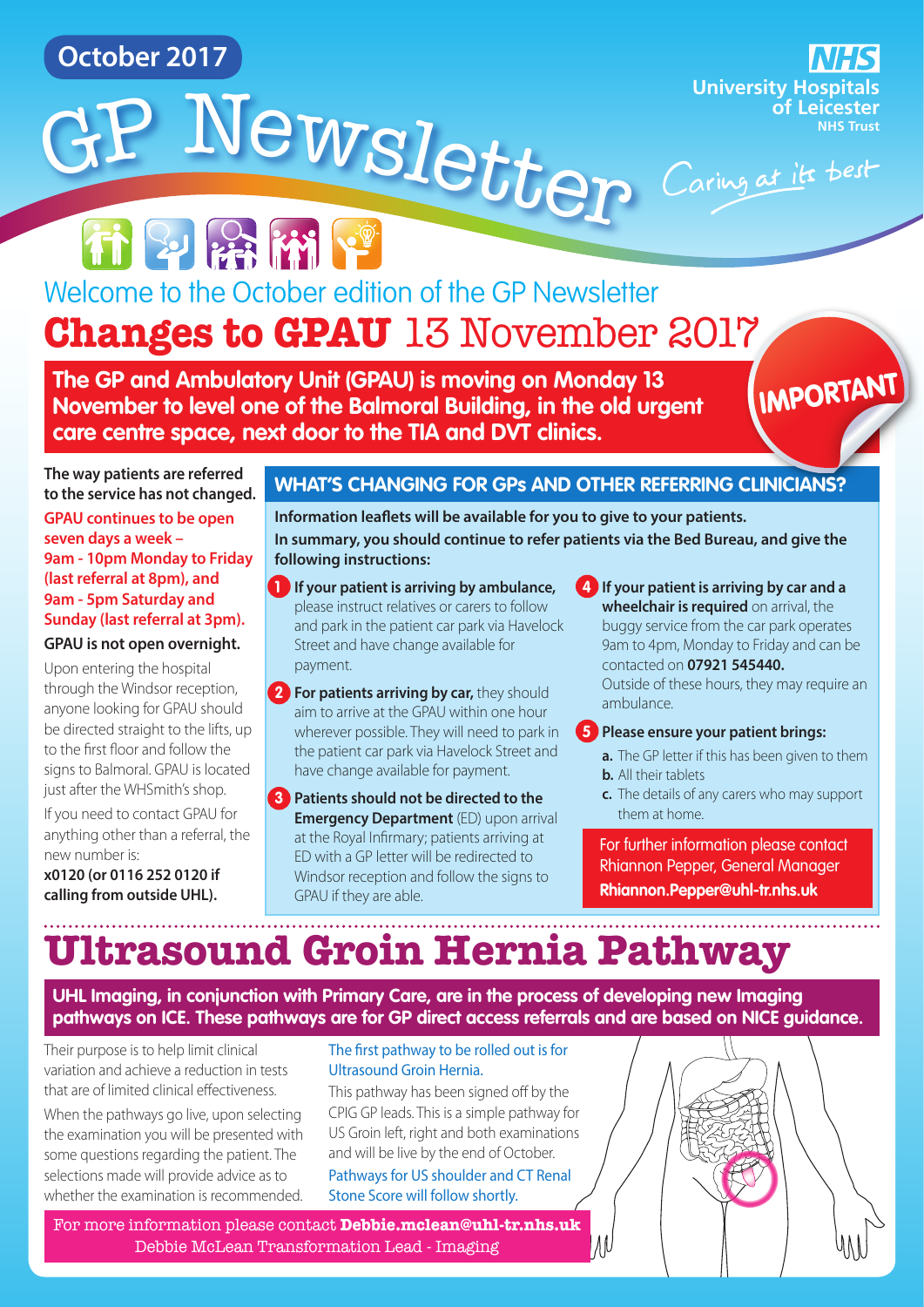## **Return to Sender**

Correspondence relating to any Consultant, Department or Clinic at any of the hospital sites can be returned to us via the Lab Van collection in the event of an error.

**ALL letters MUST be placed in sealed envelopes and labelled clearly with "Returned GP Post, Data Quality Team, Rogers Ward LRI" so that they can be placed in our internal mail system.**

Please follow the guidelines below when returning correspondence to us.

**Please ensure that only correspondence which has originated from or is relevant to, UHL**

(Glenfield Hospital, Leicester General Hospital or Leicester Royal Infirmary) is sent to us.

**Bradgate Mental Health unit,** although based on the Glenfield hospital site is a service provided by Leicestershire Partnership Trust and therefore correspondence needs to be returned appropriately. :

**Do not place loose letters or correspondence in the Lab Van bag** - they must be placed in a sealed envelope first.



As you are aware, it is essential to ensure we maintain Information Governance standards and Patient Confidentiality at all times and for this reason we are asking that these guidelines are followed.

If you have any queries or questions please contact the Data Quality Team via email: [Data.Quality@uhl-tr.nhs.uk](mailto:Data.Quality%40uhl-tr.nhs.uk?subject=Correspondence%20Return)

Su Clarke, Data Quality Team Manager

# Baby Steps Study

A multi-disciplinary team of clinicians and researchers at the University Hospitals of Leicester Trust and George Eliot Hospital Trust, with a specific interest in lifestyle, diet and exercise are studying the effect of a structured education programme on women who have had gestational diabetes and are at risk of developing type 2 diabetes.

We are looking for women aged 18 years and older who have had diabetes in their most recent pregnancy, gave birth up to thirty-six months ago and can speak and read English.



For more information or to arrange a practice visit to discuss this study, please email:

**[babysyteps@uhl-tr.nhs.uk](mailto:babysyteps%40uhl-tr.nhs.uk?subject=Baby%20Steps%20Study)** or ring Carol Liptrot on:

**0116 258 8352 Carol Liptrot Midwifery** Research **Associate** 



SAVE

THE

DATE

# Fourth Clinical Senate 'Yule Meet' Event

#### Friday 1st December – Room 1880, Leicester Tigers, Aylestone Road, Leicester

You are cordially invited to the annual 'Yulemeet' Event, which will take place on Friday 1st December from 12.30, at Leicester Tigers.

As in past years, this event is hosted by the UHL Clinical Senate and executive CCG, and senior personnel across LLR are invited to participate. The Yulemeet objectives are to round up the year's events and to discuss and inform our priorities for the coming year.

In the face of persistent NHS financial and target pressures, this year the programme is themed on "Sustainability of Health Care in LLR".

The programme includes three topical presentations intended to update us on current LLR plans, including:

- **1. Toby Sanders**  (LLR STP Lead & Managing Director WL CCG), LLR STP & Better Care Together
- **2. Ursula Montgomery**  (GP & Ass Med Director), LLR approach to Emergency Frailty
- **3. Andrew Furlong** Medical Director, UHL, Next steps for Urgent Care

The event is free of charge and you are encouraged to book early to secure your place.

You can either register on-line using the below EventBrite link:

#### **[www.eventbrite.](www.eventbrite.co.uk/e/4th-annual-yule-meet-tickets-38652038287) [co.uk/e/4th-annual-yule-meet](www.eventbrite.co.uk/e/4th-annual-yule-meet-tickets-38652038287)[tickets-38652038287](www.eventbrite.co.uk/e/4th-annual-yule-meet-tickets-38652038287)**

or email: **[laura.dixon@uhl-tr.nhs.uk](mailto:laura.dixon%40uhl-tr.nhs.uk?subject=Yule%20Meet)** to book your place.

Time can count as either SPA (with CMG approval) or Study Leave, whichever is more practical for you. A light luncheon and refreshments will be provided at the start, and we look forward to seeing you on 1st December.

#### *Kind regards*

Professor Joseph Dias, Chair and Dr Amit Mistri, Vice Chair On behalf of the UHL Clinical Senate